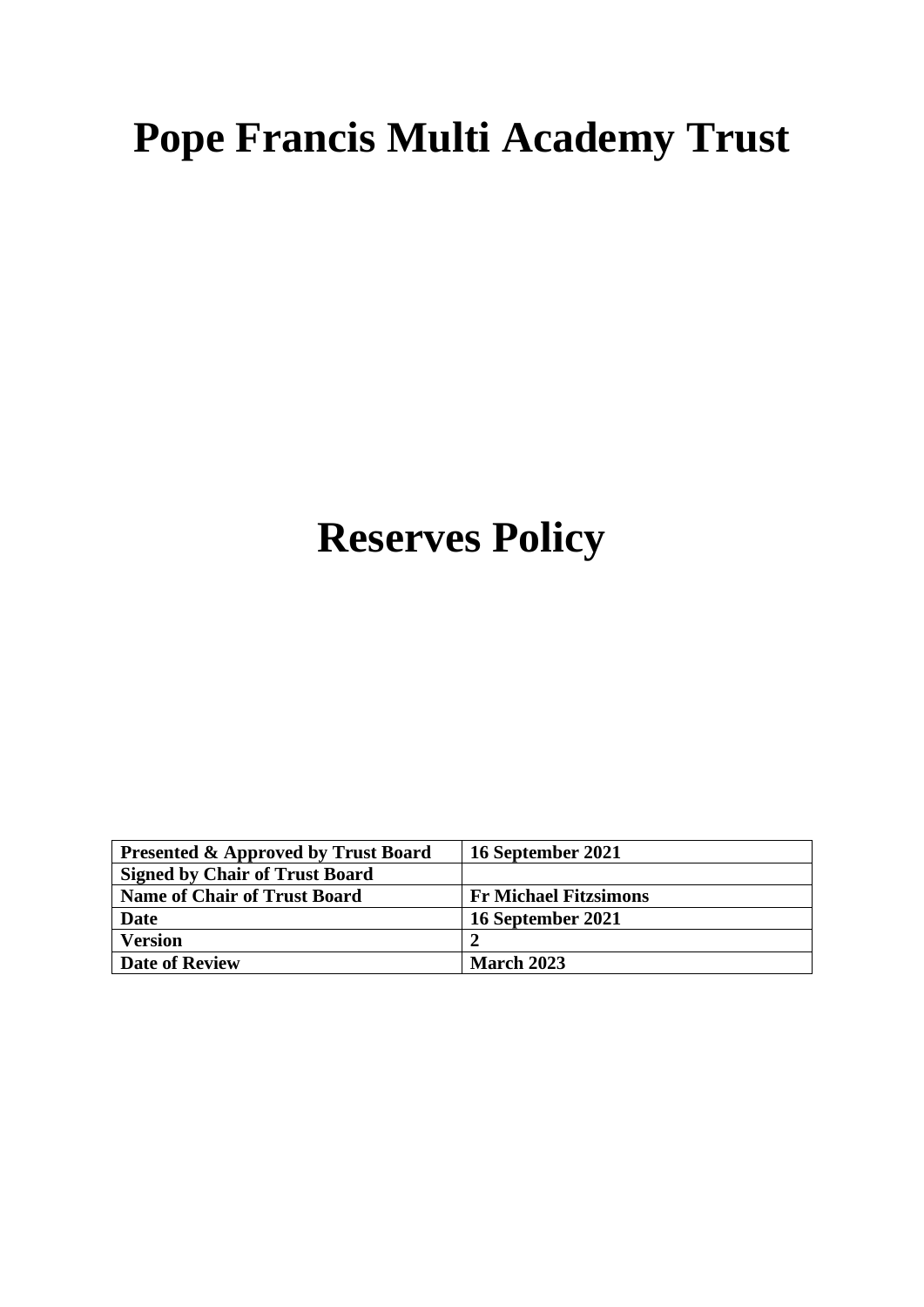## **Introduction**

Where reserves are held, it is a requirement of the charity accounting regulations that charity trustees ('directors') must state their reserves policy in their annual report.

The Trust, as an exempt charity must comply with these regulations.

The Education and Skills Funding Agency's (ESFA) annual Academies Accounts Direction sets out guidance on academies' reserves policies and reporting requirements, which this policy also aims to comply with.

This policy refers to the reserves that are held by the schools within the Pope Francis Multi Academy Trust.

## **Definition of Reserves**

The Charity Commission has provided a specific definition for "reserves" as "that part of a charity's unrestricted funds that is freely available to spend on any of the charity's purposes.

This definition excludes restricted income funds and endowment funds, although holding such funds may influence a charity's reserves policy.

Reserves will also normally exclude tangible fixed assets held for the charity's use and amounts designated for essential future spending.

This definition is intended to provide the charity (the Pope Francis Multi Academy Trust) with a way of identifying those reserves that are readily available in relatively liquid form if required.

The free reserves of the Pope Francis Multi Academy Trust for which a policy is needed are represented by unrestricted general funds and exclude both the restricted funds held and funds that have been designated by the trustees, the latter including a Tangible Fixed Asset Fund representing the net book value of tangible fixed assets held at the balance sheet date.

It is recognised that charities are under a general duty to apply charity funds within a reasonable time of their receipt subject to any specified rules in the governing document, although there are no such requirements in the Pope Francis Multi Academy Trust's Memorandum and Articles of Association.

Similarly, whilst the Charity Commission requirements only require consideration of free reserves, it would be inappropriate to not apply restricted funds within a reasonable time period.

## **Why do academies and the Academy Trust hold free reserves?**

Schools within the Trust are expected to hold contingency reserves from their General Annual Grant funding or other income, which may be both capital and revenue reserves.

The Trustees require a revenue reserve to be created to fund future expenditure related to the Trust's Development Plan, strategic long-term aims and developments.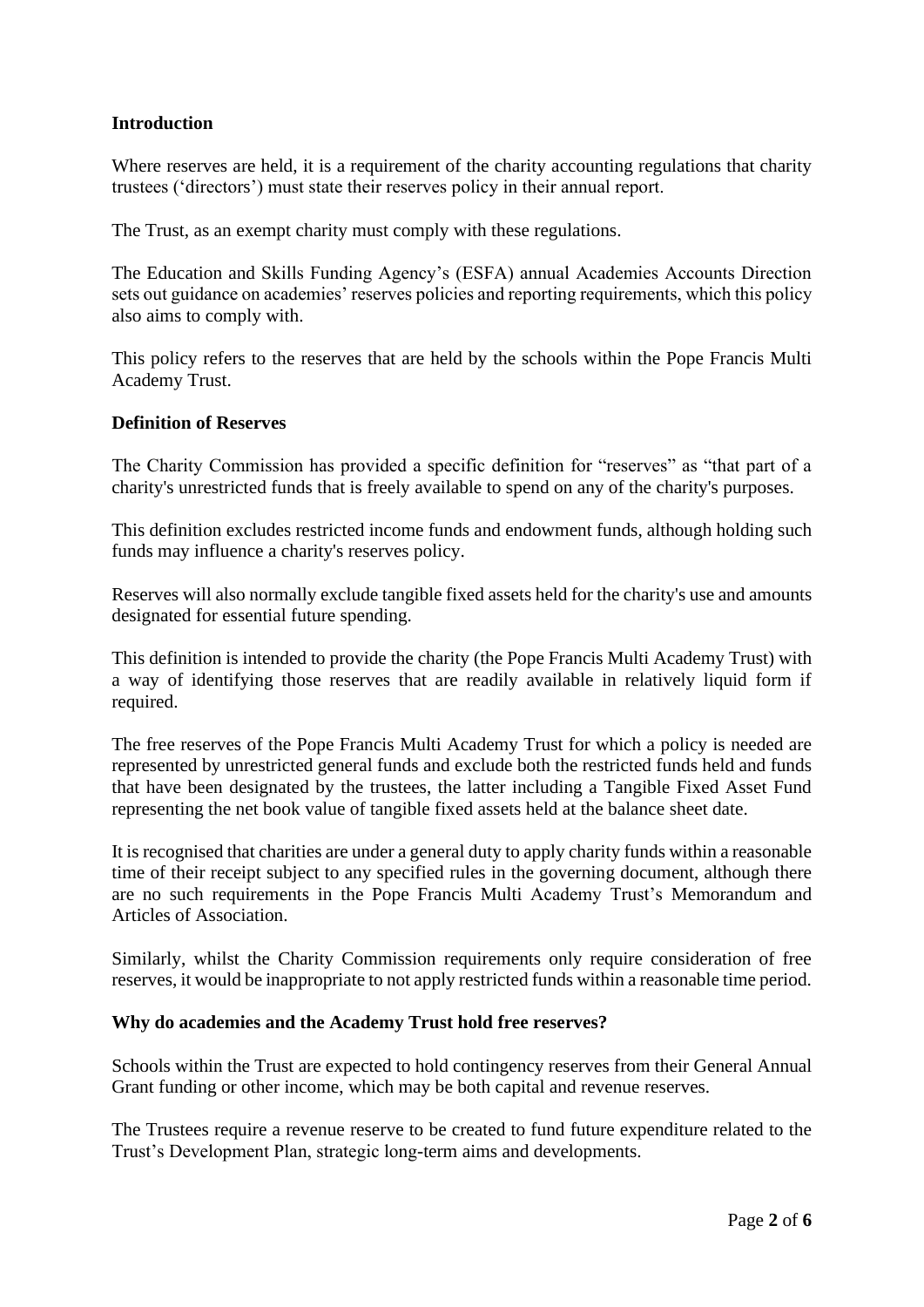The policy of the Trust is for schools to carry forward a prudent level of resources designed to meet the long-term cyclical needs of renewal and any other unforeseen contingencies, subject to the constraint that the level of resources does not exceed the level permitted by the DfE.

In addition, the Trustees may require a capital reserve to be created to fund future capital expenditure, as the DfE provides minimal funding in the way of Devolved Formula Capital Grant at present.

The Trust is required to consider what level of reserves it is appropriate to hold in order to demonstrate appropriate financial management, stewardship and sustainability.

The Trustees wish to do this to provide assurance to all the Trust's stakeholders that it is being managed in a prudent manner for the best interests of its beneficiaries.

The Trustees also want to provide confidence that there is a strong justification for the reserves held by the schools within the Trust, and that they wish to be open and transparent on all aspects concerning its reserves policy.

In doing this the Trust has considered the following areas.

#### *Working Capital*

Any organisation needs working capital to allow it to meet its liabilities as they arise – this is a key going concern requirement.

Cash or other liquid assets are required to meet normal operating expenditure. For the Pope Francis Multi Academy Trust its cash flow is strong due to the profile of its incoming resources. In particular, the receipt of core ESFA grant funding at the start of each month means that reserves are not required for working capital purposes.

## *Financial Risk Management*

All schools are subject to a wide range of risks, many of which have financial implications.

Contingency funds are appropriate to be held as mitigation against the effect of such risks.

Each school within the Trust should have a formalised approach to risk management which identifies major risks that they face, assess their severity in terms of impact and likelihood, and identifies mitigating actions.

The financial risks that are mitigated by the holding of reserves include:

- Drop in income due to lower number of pupils on roll at census date
- Potential of any discontinued grants
- Increase in expenditure when special projects are undertaken (e.g. professional fees incurred in relation to capital bid preparation)

## *Future Development*

As part of their strategic planning the Trustees also consider the need for funds to develop their activities or to consider new opportunities to assist their beneficiaries.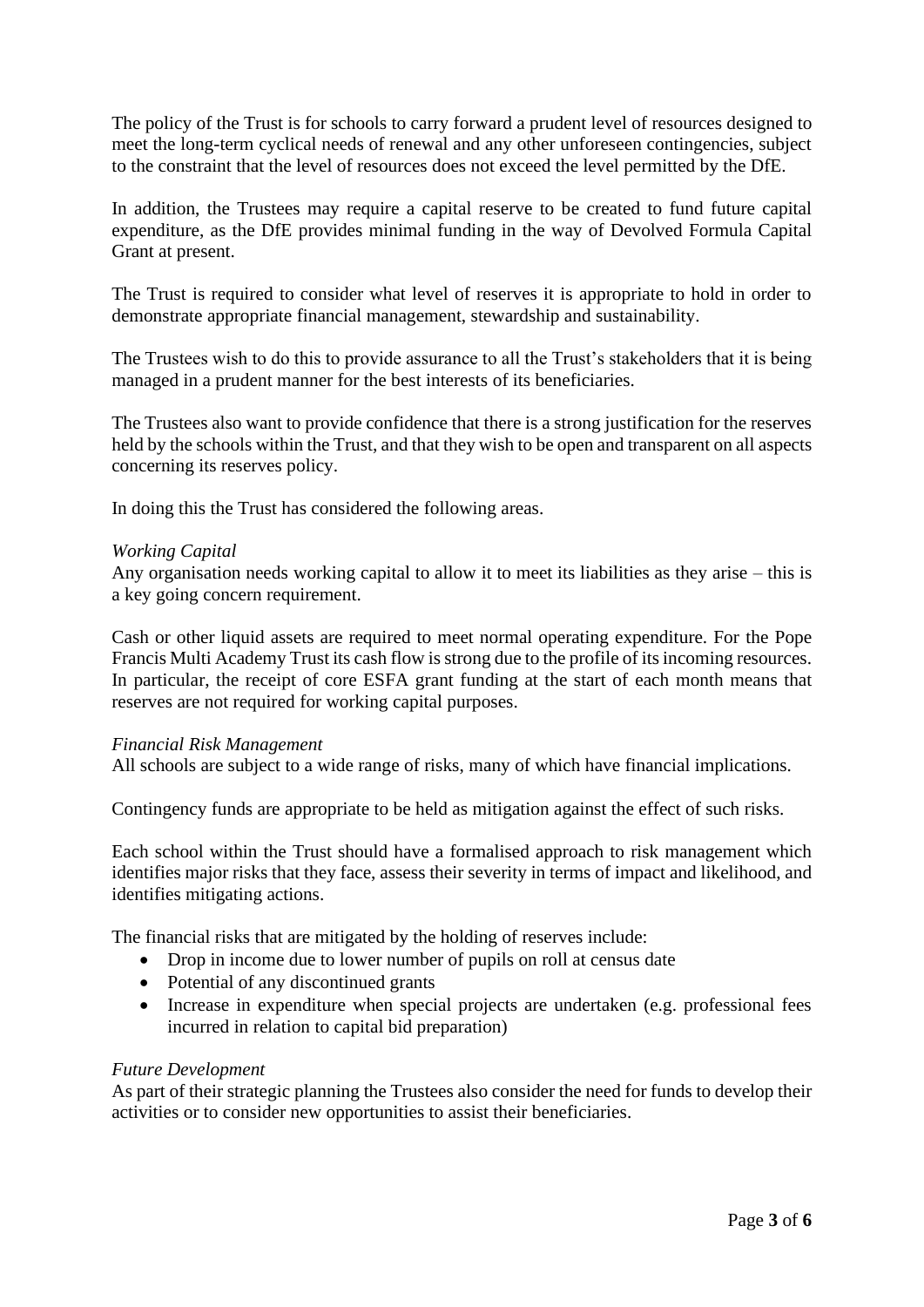## *Reserve Fulfilment*

By their nature free reserves are deemed to be readily available for application, however they are not required to be held in either cash or "near cash" assets.

As a result, there may be a need to convert underlying assets into cash, in order to fulfil a reserve utilisation.

## **Explanation of the Policy in the Accounts**

The Charities Statement of Recommended Practice (SORP) 2019 requires disclosure of the Trust's policy on reserves in the Trustees' Annual Report ('TAR') – stating the level of reserves held and why they are held.

Details are also required of any material designated funds, setting out the amount and purposes for the funds the Trustees have decided to earmark for future application as well as the likely timing of that expenditure.

A summary of this policy will therefore be included in the TAR as required each year.

The wording shall be considered by the Finance Committee and Trust Board as part of their consideration of the annual financial statements.

Where actual reserves held are significantly different to the required policy level, an explanation will be included how the Trust is seeking to resolve this disparity.

The notes to the accounts will identify any designated funds, the purpose of each fund and the expected date of future application of those funds.

## **Reserves Policy and Going Concern Considerations**

The Trust's policy for reserves is linked to and part of its formal consideration of the Trust's going concern presumption.

An appropriate level of reserves underlies the forecasts and cash flow projections that are used by the Trust Board to confirm that the Pope Francis Multi Academy Trust is a going concern and is able to meet its liabilities as they arise.

At the year end the reserves policy, actual reserves held and future business planning forecasts are used to confirm the going concern principle applies for at least 12 months from the date that the statutory accounts are approved by the Trust Board.

As part of the annual financial planning process, whilst approving the future years budget and the 3-year budget plan, the Trustees have considered the acceptable level of free reserves the Trust should aspire to have at 31 August.

The Trustees have agreed that the acceptable level of reserves should be in a range of 5%-10% of total income received by the schools from the Trust.

It is recognised that an individual schools' reserves may at times fall outside this range, depending on prior or future commitments.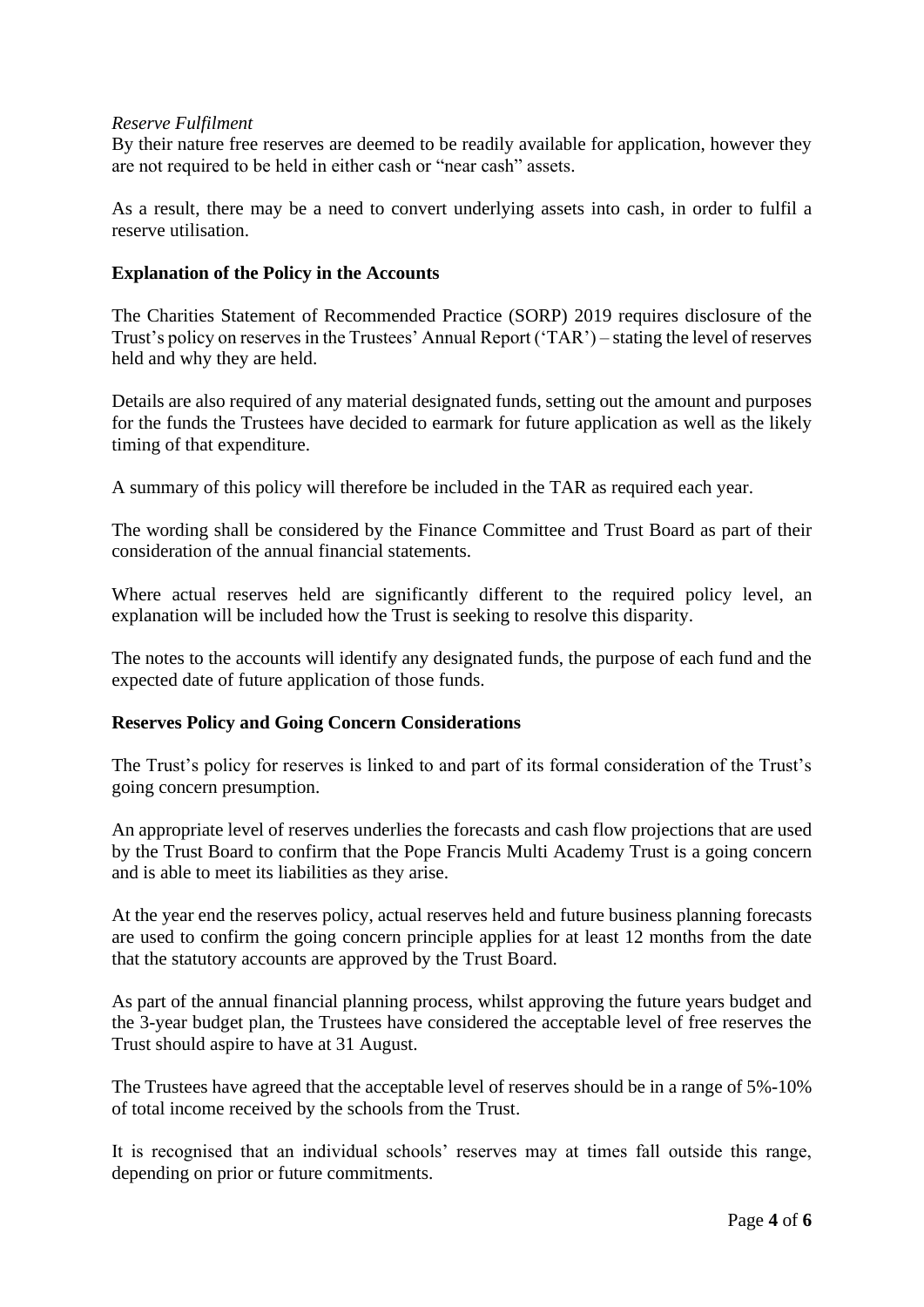## **Schools Joining the Trust**

Schools joining the trust upon conversion may bring in accumulated reserves. The policy of the Trust is to allow joining schools to retain the surplus. However, the Trust retain the right to change this position if the reserves are excessive.

## **Overall Reserves**

The Trust has a desire to allow schools to retain the surplus they have generated. However, the Trust retains the right to use any surplus reserves in any school in the best interest of the Trust as a whole. The Trust has a legal duty to ensure all parts of the organisation are a going concern and can pay their way.

## **When does the Trust consider its reserves policy?**

Monitoring and oversight of the reserves held by the Trust is undertaken throughout the year. This is achieved through regular monthly management accounts, cash flow monitoring, and termly financial forecasts. At least on an annual basis the reserves policy is reviewed formally by the Trustees as part of its strategic and business planning process.

Where a school has no alternative but to set a deficit budget, trustees should take into account the specific circumstances leading to a deficit position at the time the budget is set. A school with an in-year deficit who draws on the trust's reserves to finance this deficit would be expected to repay this amount in the following year, this repayment taking precedence over all other reserve contributions. At trustees' discretion, this repayment may be spread over more than one year.

For schools within the Trust where reserves are predicted to fall below 3% (of total income) within a year the Chief Accounting Officer and Chief Finance Officer will review working capital weekly to ensure sufficient funds are available for payment of staff and creditors.

In the event of insufficient funds being available a temporary "cashflow transfer" between schools may occur under the following guidelines:

- Headteachers of the schools to approve in writing
- CAO and CFO to approve in writing
- Repayment schedule to be agreed in advance of transfer within 6 months
- CAO and CFO to monitor repayment schedule
- All temporary cashflow transfers to be reported to Trustees
- Longer term transfers must be agreed by all parties (i.e. Headteachers, CAO, CFO and Trustees in advance)